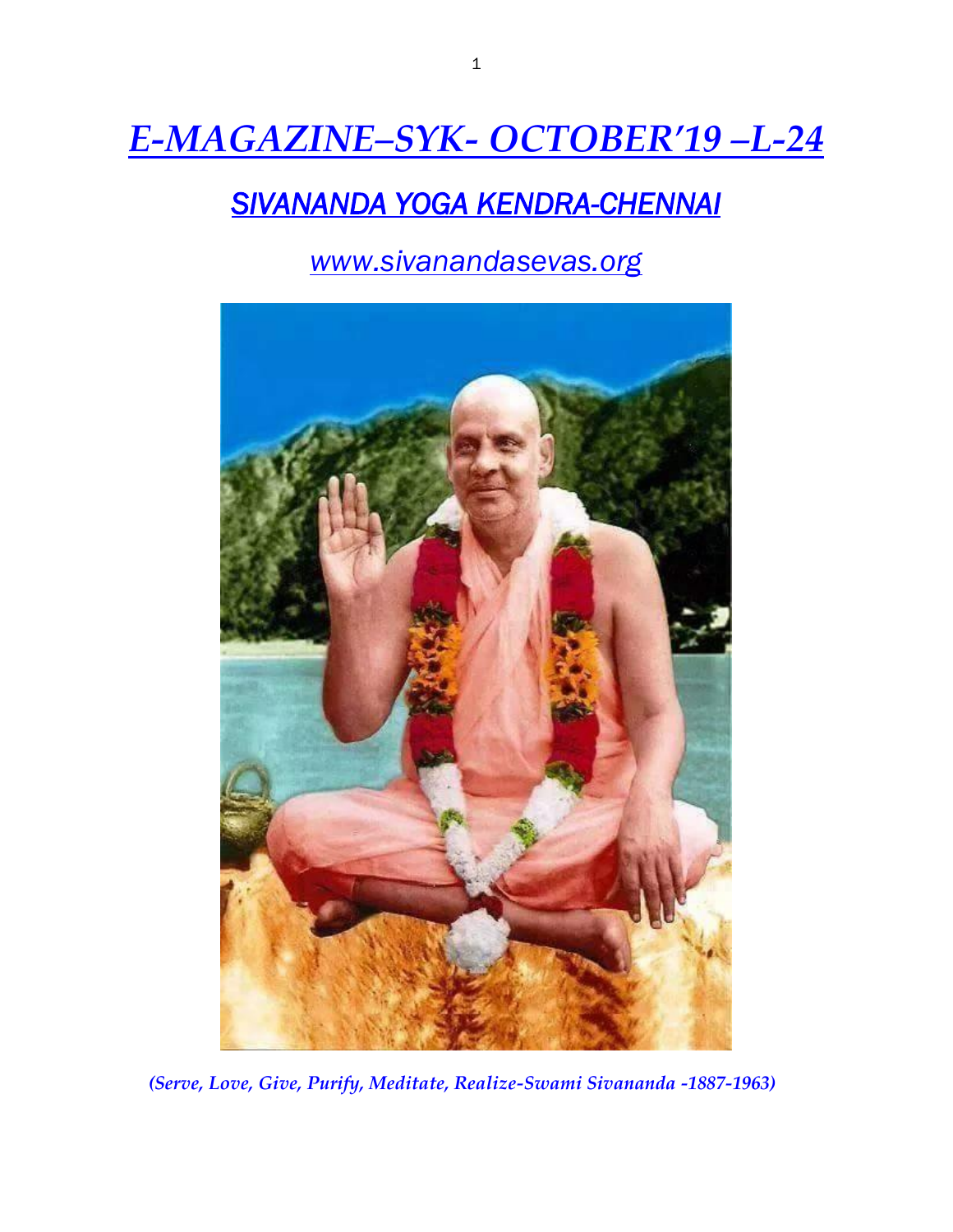*\*What are the precautions we should take to live a happy retirement life?\**

*1. Do not stay with your married children. Stay near to them or as a neighbor. Give freedom to them and take your freedom. Do not give suggestions unless asked.*

*2. Love more than ever , your spouse. Talk pleasantly. As far as possible travel jointly.*

*3. Have regular health checkups. Do not hesitate to spend on this subject.*

*4. Look after your wealth. See that it does not go out of your hands. Beware of deceivers. Usually they are your well known persons. Do not be get duped by high interest rates of a new bank.*

*5. Give gifts to children , grand children and near relatives on every event.*

*6. Keep in phone contact with all your well wishers.*

*7. You may begin to forget names and events. Maintain a diary.*

*8. If you are male shave daily. Wear best dress , when you go outside.*

*9. Greet your family doctor on every occasion.*

*10. Do not eat or drink much when you are outside. Avoid hotels.*

*11. Have a good alarm system in your house. Keep a walking stick, a torch , a whistle and fire crackers in the house for emergency.*

*12. Be careful about your housemaids. They should not see your wealth.*

*13. Always make nominations for your bank and other accounts.*

*14. Make a will,even though you are poor.*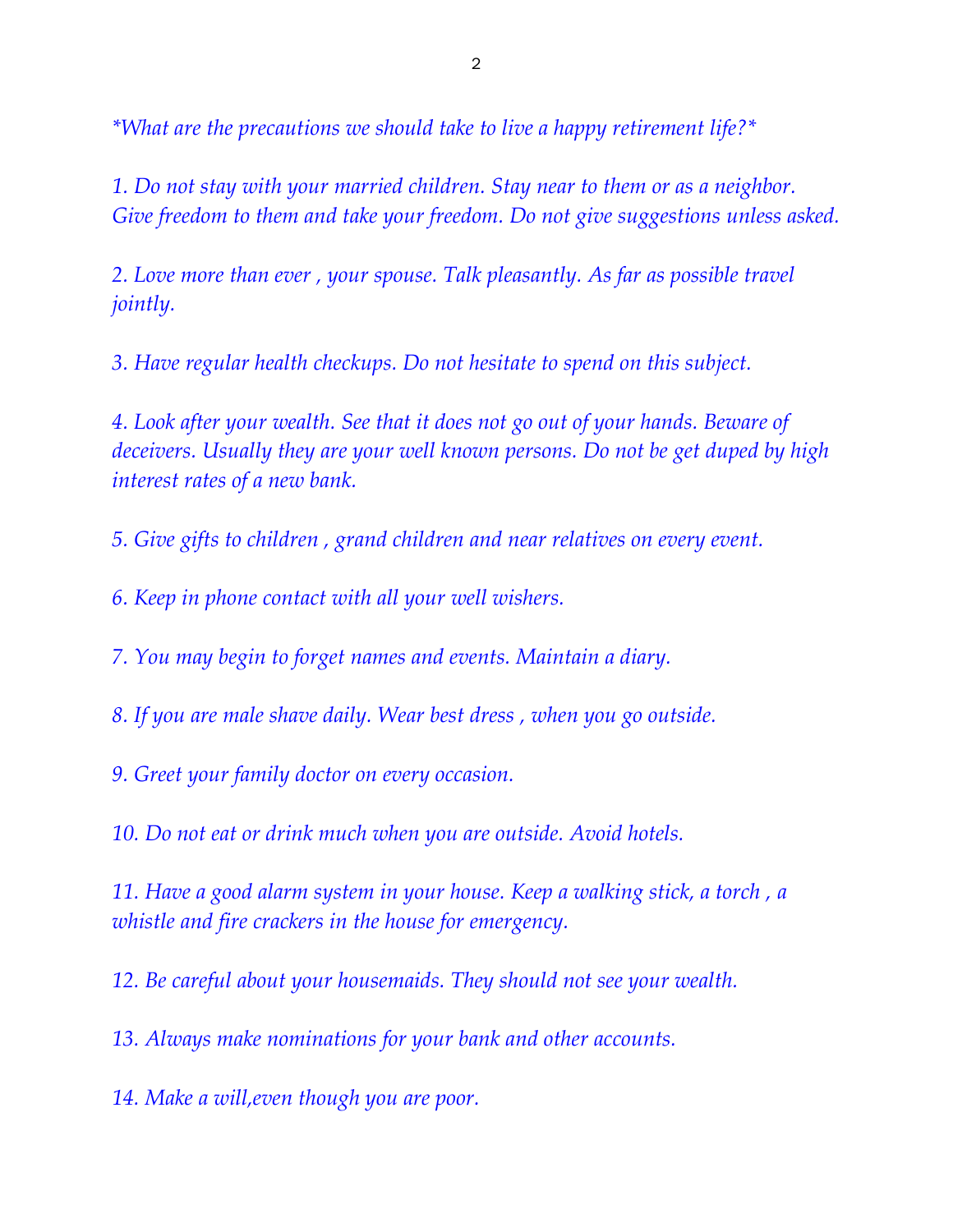*15. After 60 years of age, the uncertainty of life becomes more certain. You can kick bucket anytime. Be ready for it.*

*16. After 60 , you begin to think and care about yourself, rather than others. It is normal.And after 80 years,if you still live, the relatives shall be wondering how and why you are still living!That is also normal.*

*\*A nice msg. received from a very Good friend of mine, Could not resist myself* 

*from Sharing with you All\*.*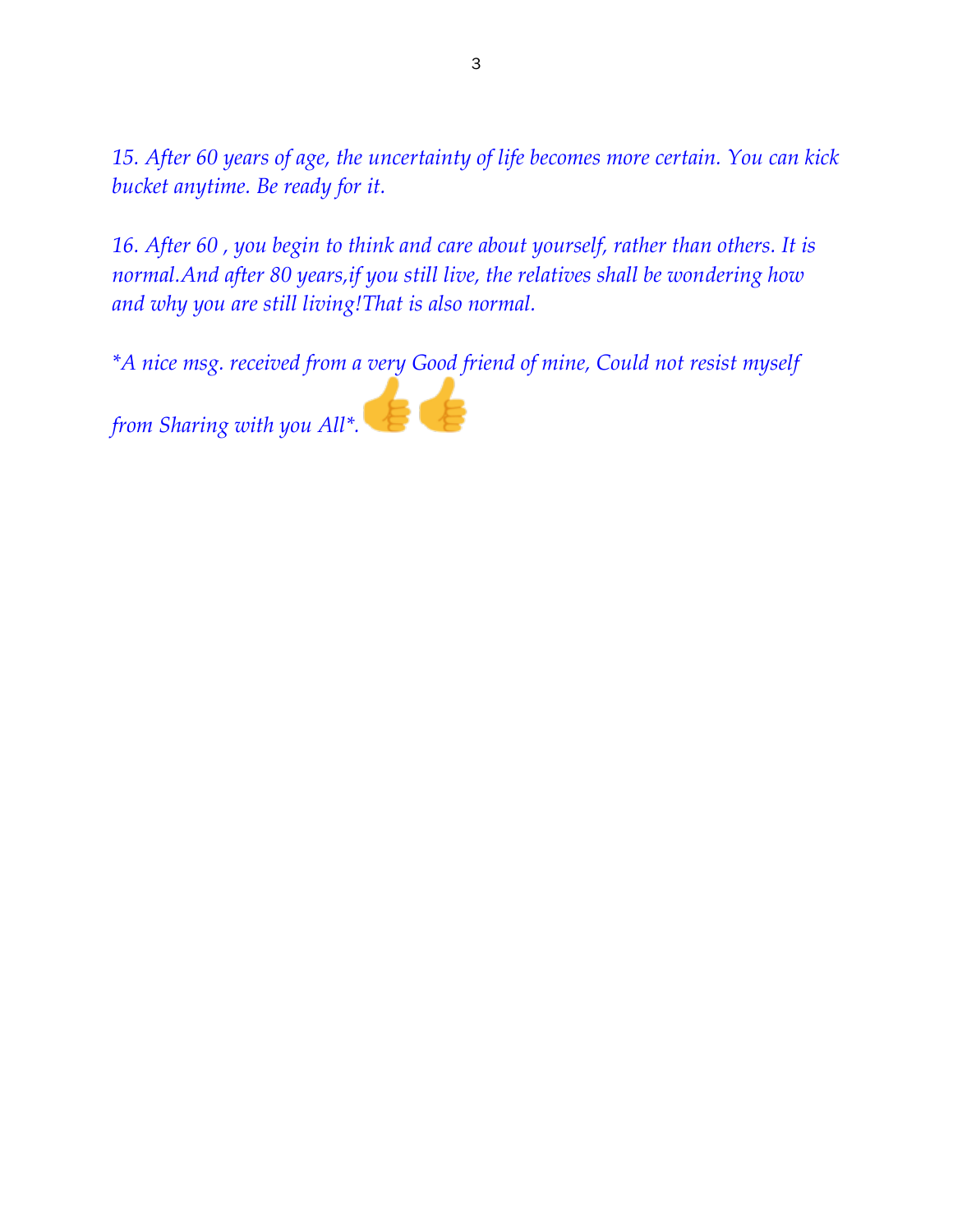#### *VAIRAGYA\**

#### *by Sri Swami Sivananda*

#### *\*Introduction\**

*Vairagya is the opposite of Raga (attachment). Vairagya is dispassion. Vairagya is detachment. Vairagya is indifference to sensual enjoyment here and hereafter. \*It is the second item in Sadhana Chatushtaya-Viveka, Vairagya, Shadsampat and Mumukshutwa.\**

*Vairagya is born of Viveka, or discrimination between Nitya and Anitya (Eternal and non-eternal), Sat and Asat (Real and unreal), Tattwa and Atattwa (Essence and non-essence). \*Viveka comes through selfless service done in several births and through Puja and Aradhana (worship and adoration of God), and through the Grace of the Lord. From Viveka is born Vairagya. It gives spiritual strength.\**

*A man of Vairagya has no attraction for the material world. So Vairagya is a supreme, inexhaustible wealth for spiritual aspirants. \*Vairagya aids concentration of mind (Samadhana) and generates burning Mumukshutwa, or strong yearning for Liberation or Emancipation, or Release.\**

*Raga is attachment to objects. Wherever there is a little pleasure, there is Raga. Wherever there is pain, there is dislike. Like and dislike are inter-related. \*Raga-Dwesha is also one of the important afflictions, according to Patanjali Maharshi.\* The five afflictions are Avidya (ignorance), Asmita (egoism), Raga-Dwesha (like and dislike) and Abhinivesha (clinging to life). \*First, there is ignorance, the original Avidya.\* From this is born egoism, Asmita, and from Asmita is born Raga-Dwesha, and from Raga-Dwesha, Abhinivesha, or clinging to this life.*

*\*Types of Vairagya\**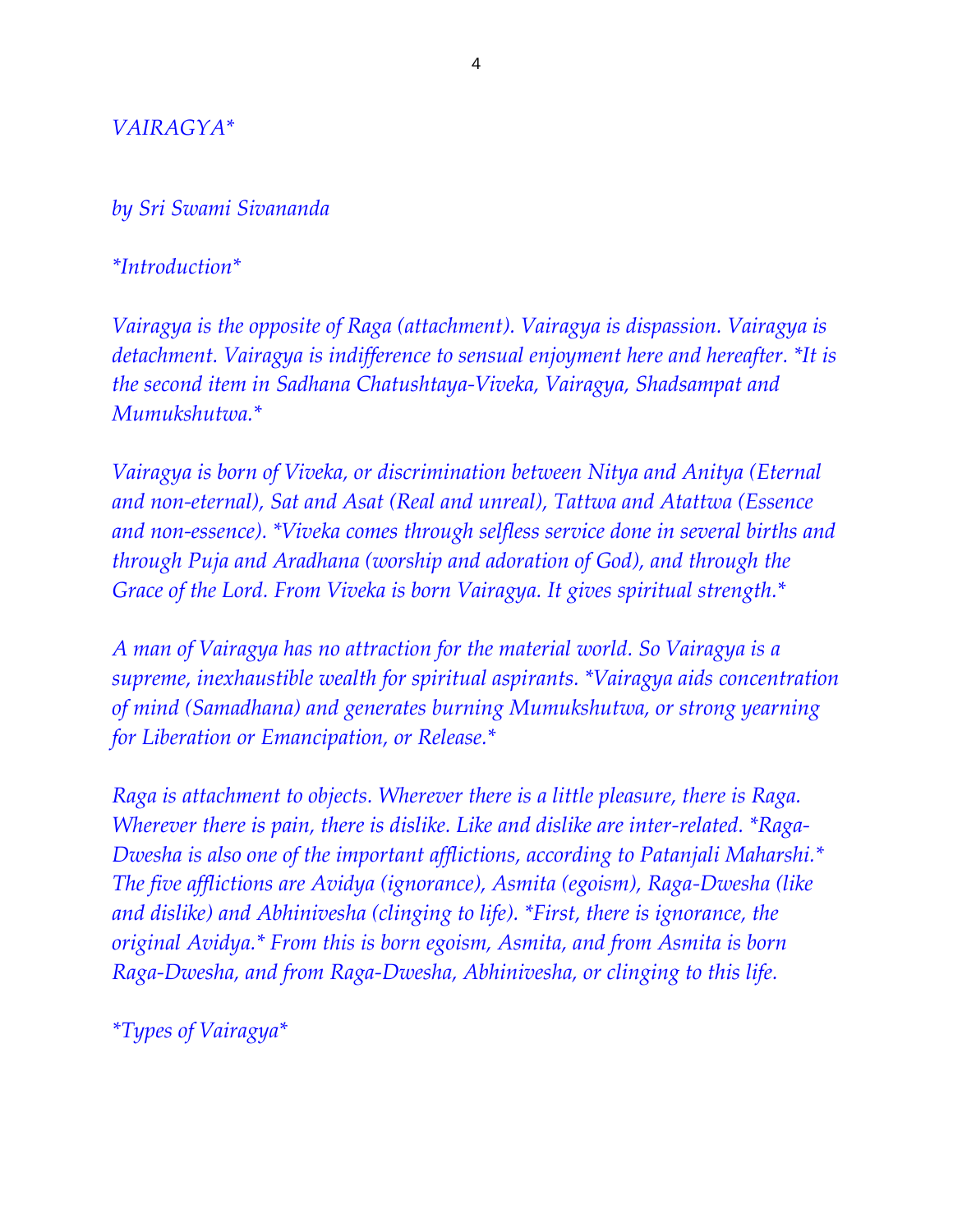*Vairagya is of different types or degrees-Mridu, Madhyama and Teevra (mild, moderate and intense). Intense Vairagya only will help the aspirant to stick to the spiritual path. If it is of a dull type like Smasana Vairagya, the mind will simply be*  waiting to get back the objects that were renounced previously, and the aspirant *will get a downfall. He will not be able to climb again to the heights he formerly reached. So, the aspirants should be careful. Even though their Vairagya is of a mild type, they should try to make it moderate and then intense.*

*Vairagya comes through looking into the defects of sensual life. Sensual pleasure is not real happiness. It is illusory, transient, impermanent. It is mixed with pain. So, again and again by looking into the defects of sensual life, Vairagya dawns. It should be strengthened through the study of spiritual books, Satsanga, Vichara (discrimination) and enquiry.*

#### *\*Need for Enquiry\**

*Vairagya should be born of discrimination, enquiry and analysis. By these, the mind is weaned from sensual enjoyments and rendered thin like a thread (Tanumanasi) and only then is Vairagya lasting. Again and again you will have to make enquiry. \*Physical nudity and external penance do not constitute real Vairagya. Real Vairagya should come from enquiry, Vichara.\* All these material objects do not give us lasting happiness. They lead us unto pain and sorrow. Such deep enquiry, again and again persisted in for a very long time, produces lasting Vairagya.*

*Vairagya is the real wealth for an aspirant. It helps him to do real Sadhana. It makes the mind introvert. Vairagya puts a brake to the extrovert tendency of the mind. Even if the mind runs towards objects, at once Vairagya will point out that there is pain there, that sensual enjoyment is the cause for rebirth and intense suffering. So the mind is bridled, and gradually through intense practice, it is established in real, lasting, sustained, intense Vairagya.*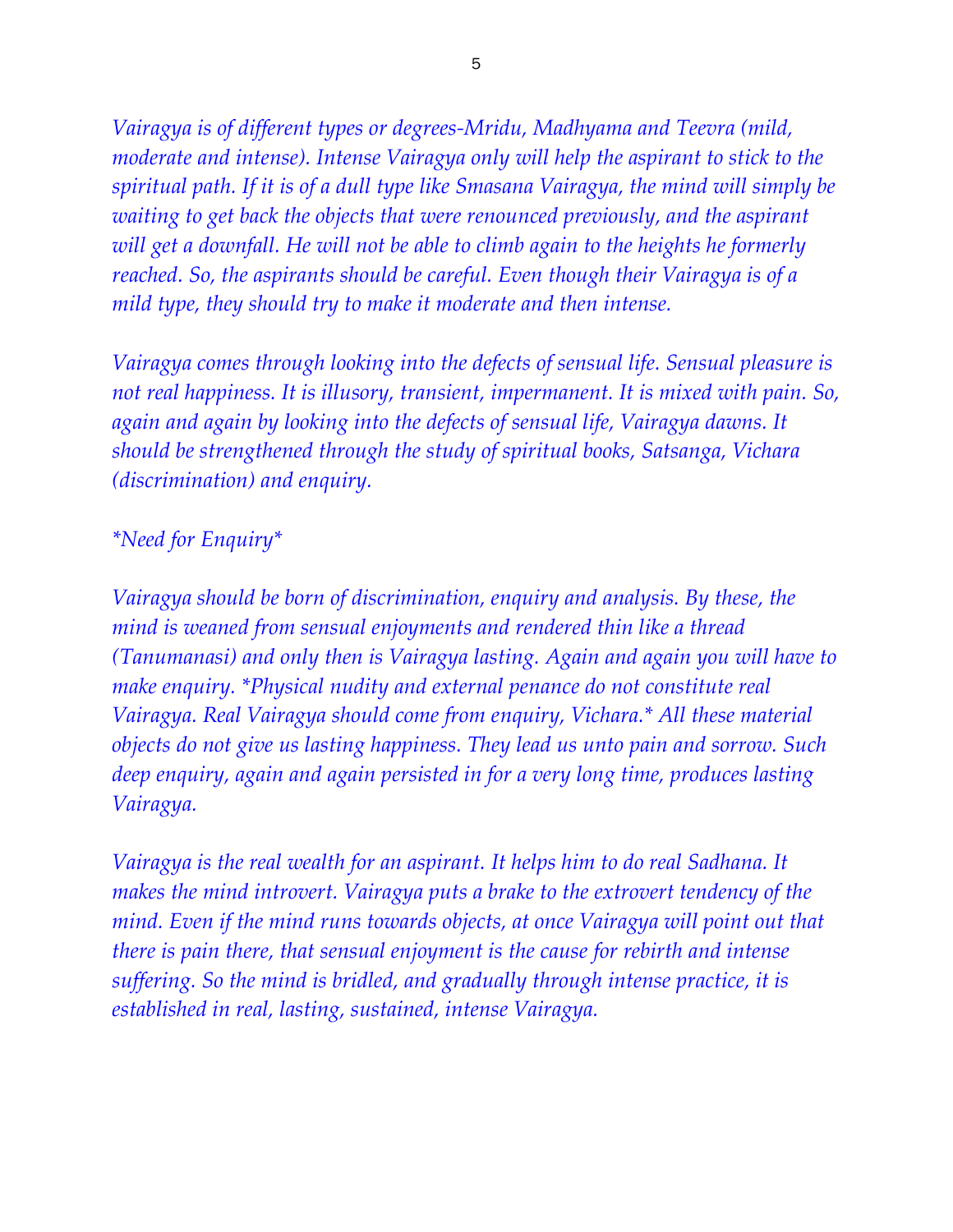*Vairagya is of two grades: Para (supreme) Vairagya and Apara (relative) Vairagya. \*Para Vairagya comes after one attains Self-realisation.\* The whole world then appears like a straw. This gives intense spiritual strength.*

#### *\*An Essential Pre-Requisite\**

*Without Vairagya there cannot be any real spiritual progress. \*In Vedanta it is the only vital, fundamental Sadhana. If you have Vairagya, all other virtues will come by themselves.\* Patanjali Maharshi says: Abhyasavairagyabhyam tannirodhah- \*"the mind is controlled by meditation or Sadhana and Vairagya."\* They are the two wings of the aspirant to soar high into the realm of Immortal Abode. The same thing Lord Krishna also says:*

*Abhyasena tu Kaunteya, vairagyena cha grihyate- \*"the mind is controlled by practice and dispassion and intense detachment."\* By Vairagya, the mind is detached. \*He who works in a detached way is not bound by Karma (action).\* So it is the aspirants' duty to cultivate this one virtue, or Sadhana-anka-Vairagya.*

#### *\*Mental Disposition\**

*Vairagya is, doubtless, a mental state whereby the mind does not run into sensual grooves. It moves towards Atman, towards God. \*Queen Chudalai ruled a kingdom, and yet she had absolute (Para) Vairagya\*. Even amidst the temptations of the world, she had mental Vairagya, through Vichara and wisdom. So she was not affected in the least by the attractive objects of the world, whereas her husband, \*Sikhidhwaja, went to the forest, renouncing his kingdom, and yet he was not established in Vairagya. He was attached to the body; he was attached to his Kamandalu (water-bowl). A man may get attached to any object.\**

*You see a Vairagi, the common type one comes across. His whole body is smeared with ash, but he will fight for a rupee if he finds you giving a rupee to another Vairagi. \*This is his mental state. So by external appearance you cannot tell that one has Vairagya.\* Vairagya is a mental disposition. \*Sri Ramanuja does not belong to this extreme type of Vairagya-wearing only a rope loin cloth. He lived*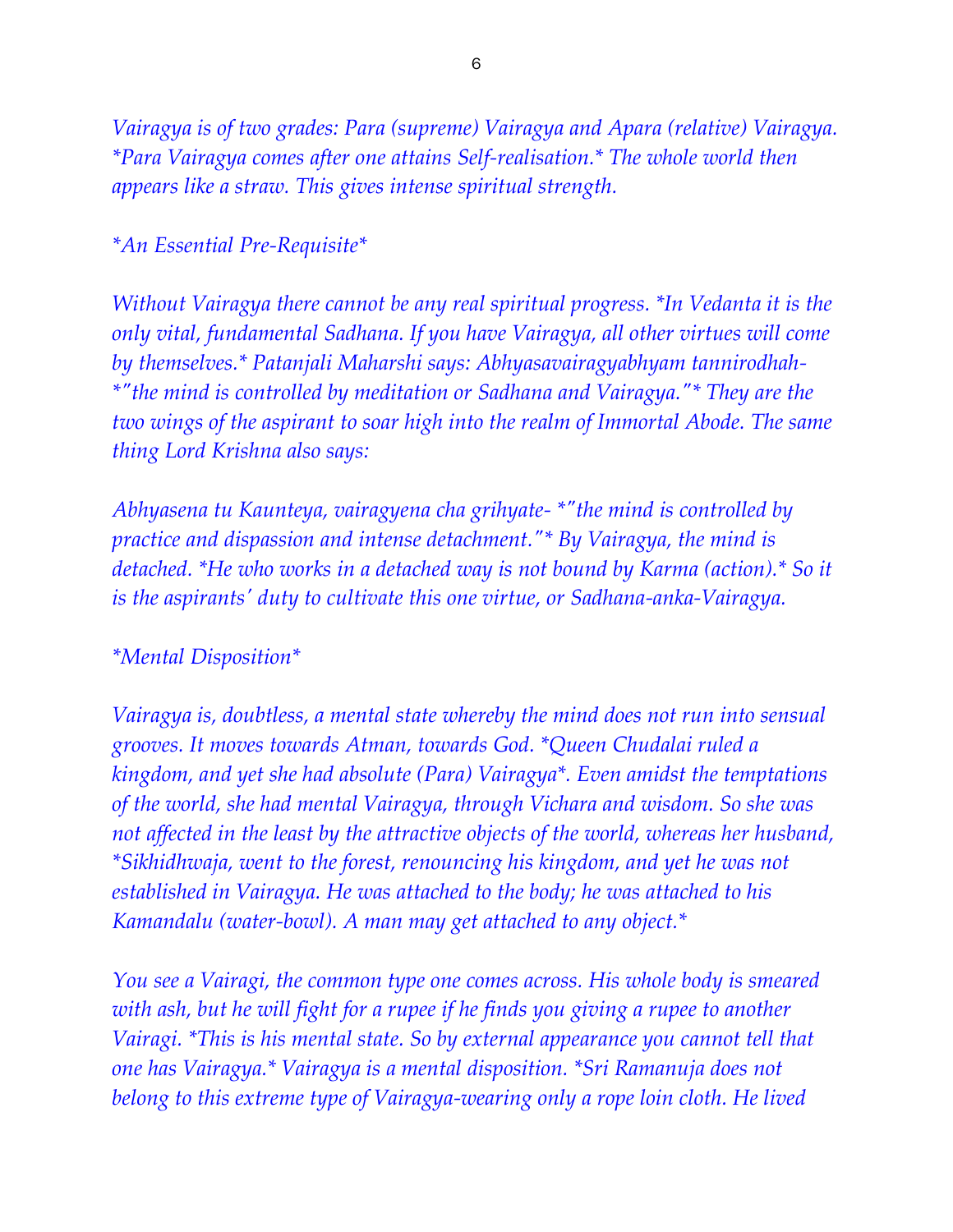*amidst luxurious things, but his mind was not polluted. He had that mental state of Vairagya, detachment, indifference, born of Viveka.\**

#### *\*Golden Medium\**

*Lord Krishna says that He is not in favour of extreme asceticism: Karshayantah sareerastham bhootagramamachetasah, Mam chaivantahsareerastham tanvidhyasuranischayan-"They torture all the elements in the body and Me also who dwells in the body". Lord Buddha also tortured his body in the beginning but*  later on he found out that there was not much spiritual progress, and then he came *to the golden medium, the middle path. So we should go by the middle path always. The body is an instrument for attaining Self-realisation. So you should not torture the body. Whatever is needed for the body, you should have.*

*You should not expose the body to chill. \*God has given commonsense. So you should practise commonsense Sadhana.\* There is no harm in taking good, nutritious food, especially if the constitution requires it. You should use commonsense. If you are weak and if you cannot sit for a long time in one Asana, there is no harm in taking a little Chyavanaprash or some fruits.*

*Generally aspirants say, \*"I have given up umbrella," "I take only one meal." Their whole Sadhana is, "I have given up shirt, I have given up sweater, I have given up shoes, I live only on bread and dal." Their Sadhana consists in "giving up"-give up this, give up that.\* Real spiritual life does not involve any giving up or taking. The only thing is that you should not give too much leniency to the mind. It will hurl you down. Always be watchful. Be eternally vigilant.*

#### *\*Some Noted Vairagis\**

*\*Swami Krishnashram of Gangotri was a great Vairagi. For many years he was living without clothing in the icy region, and he used to sleep over the ice sometimes.\**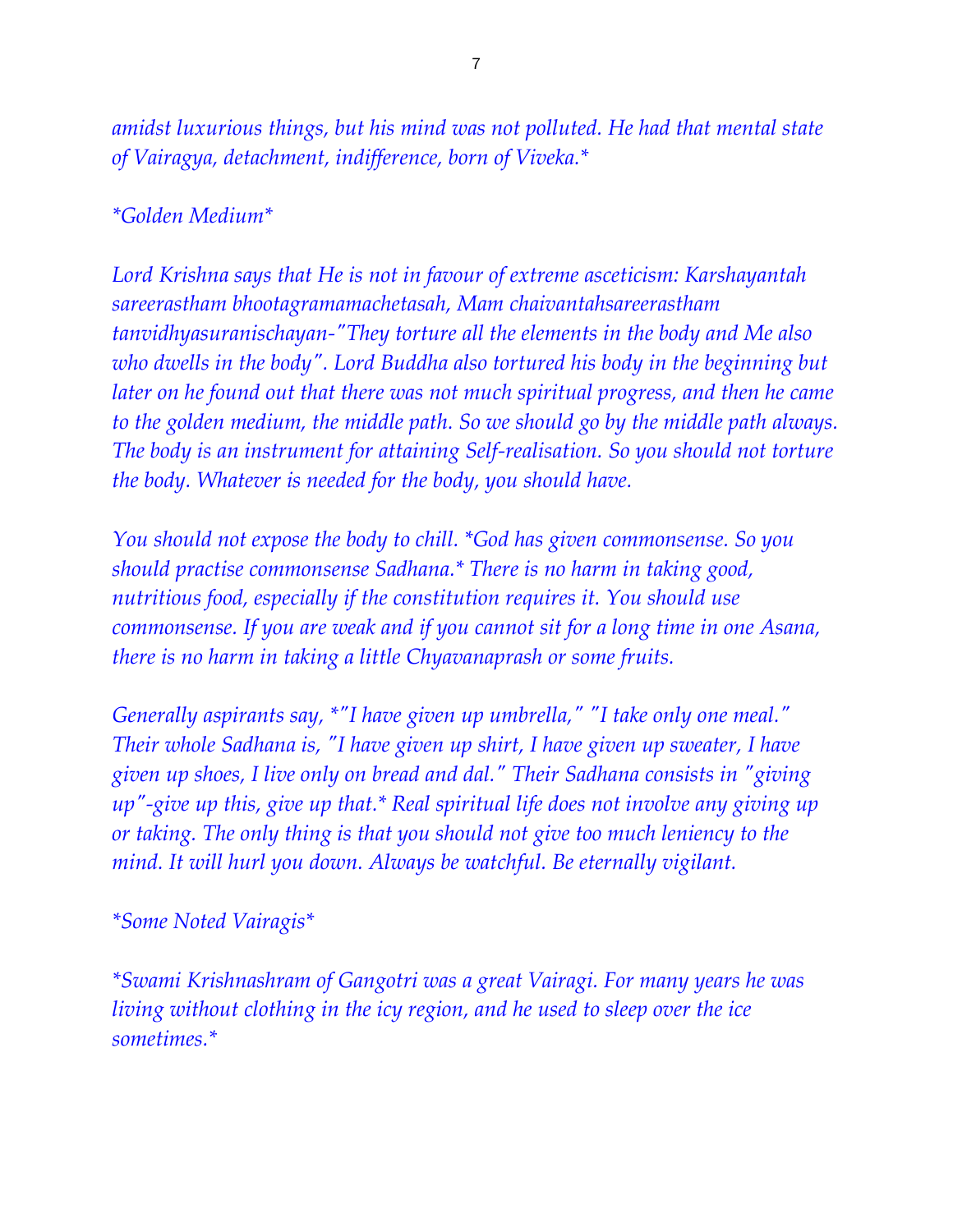*Avadhoota Kesavananda was another Vairagi. He was living in Rishikesh. He was very much liked by Malaviyaji. He always slept on grass. Malaviyaji once took him to Mussoorie. He refused to sleep on a blanket. It was raining, and Malaviyaji had to bring grass for him to sleep on. He was a Vairagi,*

*Viragi is a cult. They smear ash all over the body and make the hair look golden, and they wear a very thick rope as a waist-cord. They do Panchagni Tapas. They have a good and strong constitution.*

*There was another great Vairagi, the Sendamagalam Brahmendra Swami. He was an Avadhoota or one who does not wear any clothing. He lived a very austere life.*

*\*A real Avadhoota is one who has shaved his mind of all Vasanas (desires). When all Vasanas are destroyed, you will have Manolaya (dissolution of the mind).\**

*Each one will have to do Sadhana according to one's constitution and strength. \*What one does may not suit another.\**

*Another renowned Vairagi was Swami Narayana who lived in Swargashram. For some time he would take only milk, and for some time only Dal (pulse soup). His blanket was only two layers of grass specially arranged for him. He would not use woollen blanket.*

#### *\*Commonsense Approach\**

*Vairagya is necessary, but too much of it will produce a dilapidated constitution. You will then have no progress in Sadhana. So use your commonsense and take whatever you require. This is my doctrine. Train the stomach in different ways. \*Lord Krishna says clearly that the food should be Snigdha. One should take wholesome food. One should not get attached to food, nor should one be particular about select dishes. You should eat to live, not live to eat.\* The stomach should not be made sensitive by continuous bland diet. Occasional fasting is good. Impure, intoxicating and non-vegetarian food should be avoided. Whatever you take, it must be digested. Thus, you will have no difficulties. Wherever you go, you will*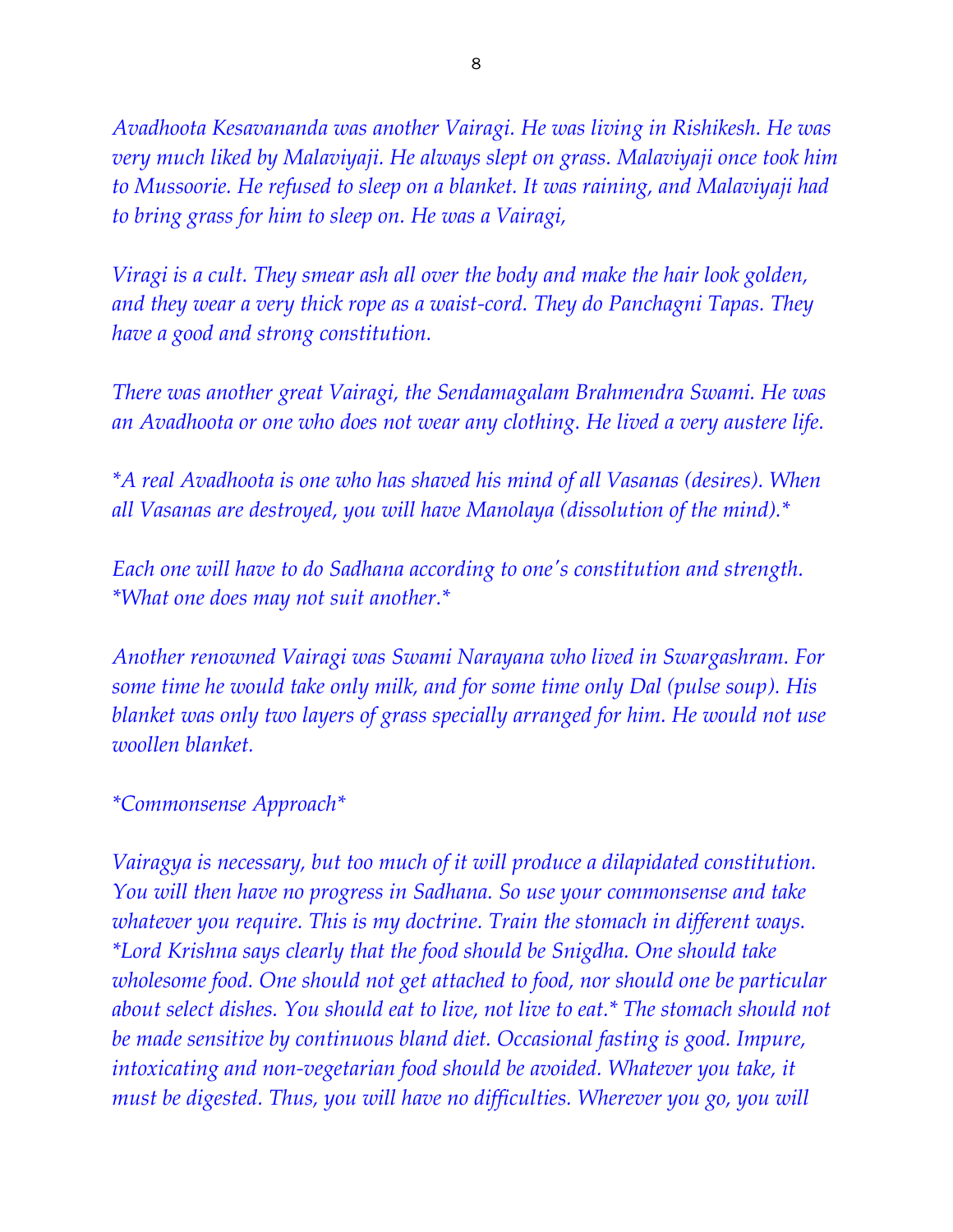*have perfect balance and your constitution can function under different climatic conditions and on different kinds of food. \*That is called commonsense discipline.\**

#### *\*How To Develop Vairagya?\**

*By looking into the defects of sensual life and reading books on Vairagya, lives of saints, Bhartrihari's Vairagya Sataka, and 'Vairagya-prakarana' in Yoga Vasishtha, dispassion should be cultivated. These will increase your desire for liberation and your conviction in spiritual life. \*Advanced students should not think that they have attained Self-realisation, and that they need not study these books. These books are important to neophytes, middle students and advanced students, too\*. You should study my books How to get Vairagya and Vairagya Mala. If you are established in Vairagya, the super-structure of Samadhi, Ritambharaprajna (Truth-consciousness), will be duly attained. Some of the important Slokas, if you can remember daily, will be a great help to you.*

*In the Gita there are the verses: "Anityam, asukham ...." "Duhkhalayam, Asaswatam ...." this beautiful body, which we worship and adore, is subject to so many diseases. Sareeram vyadhi mandiram-"the body is the abode of diseases." Anityam, asukham, duhkhalayam, asaswatam; ye hi samsparsaja bhoga duhkha yonaya eva te. In the early morning you should repeat these Slokas. Then you can start your meditation. Indriyartheshu vairagyam, anahamkara eva cha, janma mrityu jara vyadhi duhkha doshanudarshanam. "Birth is painful. Death is painful. Old age is painful. Disease is painful." \*Again and again you should meditate on these verses. If you have Vairagya your Sadhana is over.\* Yattadagre amritopamam pariname vishamiva. "In the beginning sensual pleasures are like nectar, but in the end they are like poison." Too much sugar produces diabetes. Too much meat produces albumen in urine. Seeing too many pictures leads to defective vision. Too much indulgence produces debility and impotency.*

*Asaya badhyate loko, karmana bahuchintaya, Ayuksheenam na janati, tasmat jagrata, jagrata*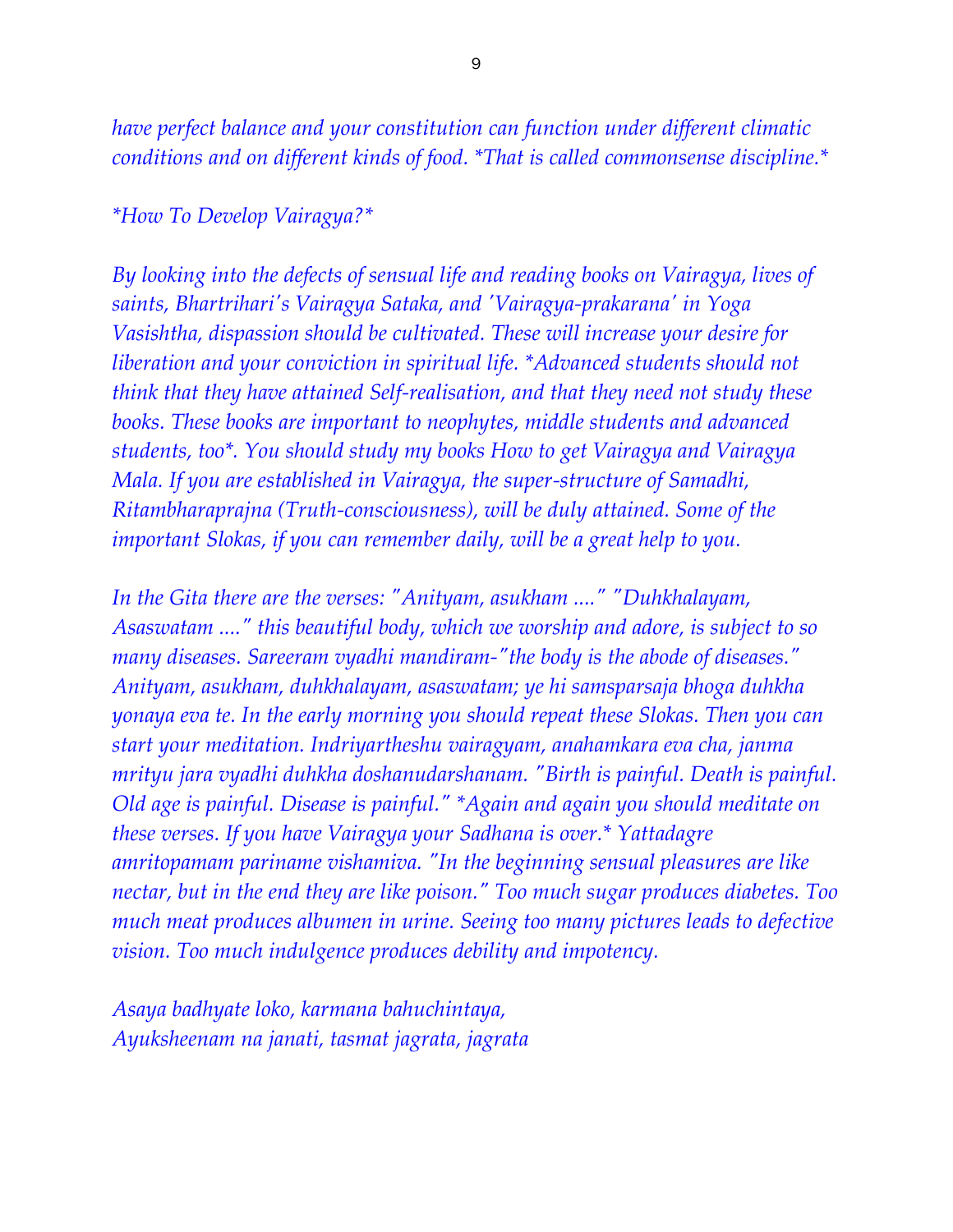*"Man is tied by thousand ties, thousand desires and expectations and hopes and anxieties. But he does not know that he is advancing in age."*

*\*"Vairagya Dindima" of Sankaracharya is a very great help to aspirants.\**

*\*Way To Immortal Abode\**

*Patanjali says, Sarvam duhkham vivekinah-"everything is only pain for the wise." Even Rasaswad (blissful experience in Sadhana) is a hindrance. \*One gets false satisfaction and stops his Sadhana, thinking that he has attained Self-realisation.\* Only in Nirvikalpa Samadhi there is the greatest happiness. All others are productive of pain. So let us remember all these points, and cultivate Para-Vairagya, real Vairagya, born of Viveka, Vichara and enquiry. \*Otherwise, you will only remain half-baked aspirants\*.*

*May Lord grant you all Para-Vairagya. May you all be established in Vairagya. It is the only vital, fundamental Sadhana for all people to get themselves established in their own Satchidananda Swaroopa, whose Swaroopa is Vairagya, whose Swaroopa is Sannyasa, whose Swaroopa is Nivritti.*

*Behold! Listen! Come! There is a way to the immortal abode. There is a way to supreme happiness. There is a way to the fourth state. There is a way to the fourth dimension. Follow the way. That way is Vairagya. Serve, love, give, purify, meditate, realise, be kind and be compassionate.*

*EARN YOGA FROM THE GURU OR YOGA TEACHERS….*

*DO NOT LEARN YOGA THROUGH BOOKS OR GADGETS….*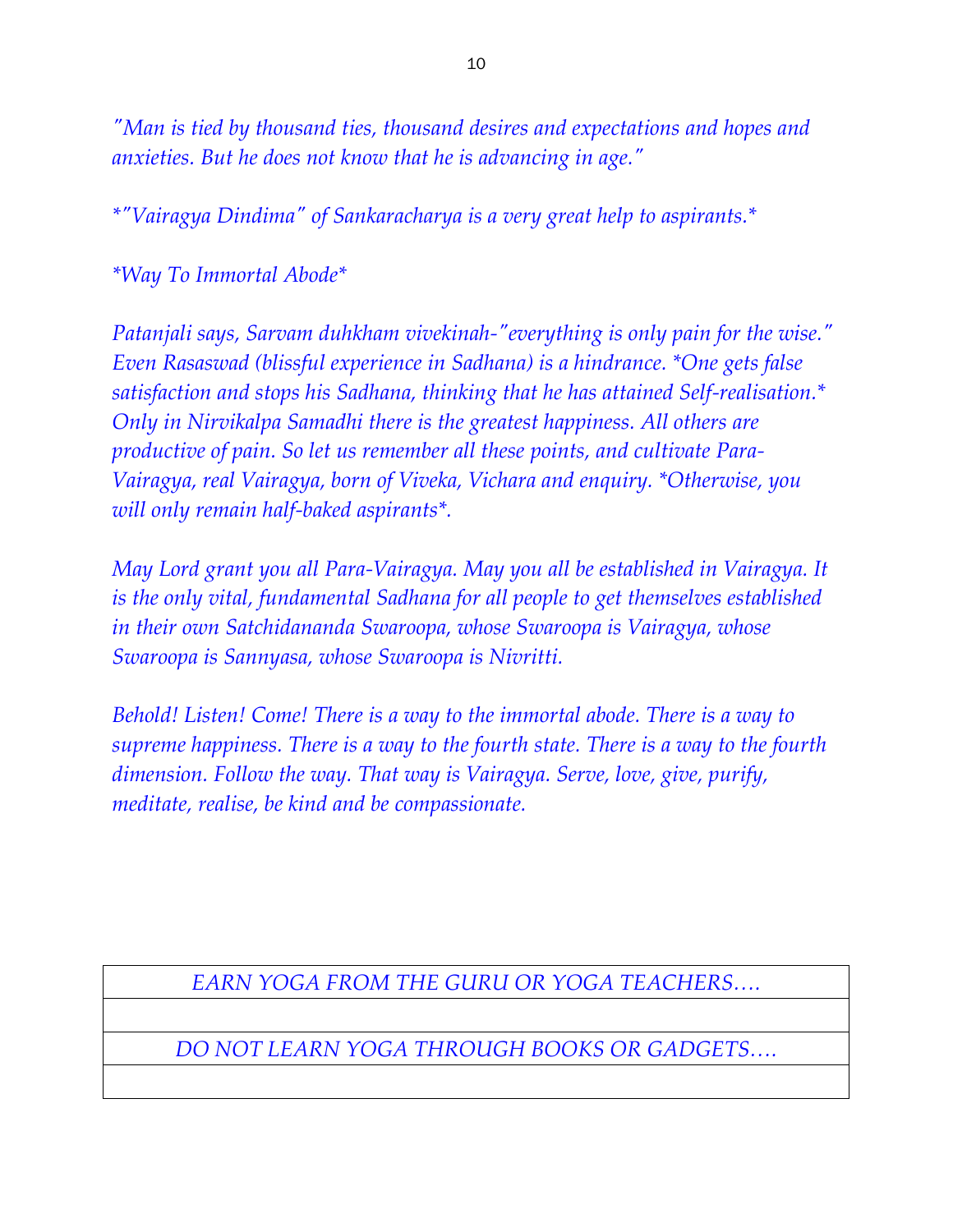### *PRACTICE YOGA DAILY……THIA LEADS TO YOU GOOD HEALTH AND PEACE OF MIND.*

*Hence,Be Happy.Makes others Happy........*

*Yoga Shows the Way.....Practice Yoga Daily and follow the foot steps of Gurudev.*